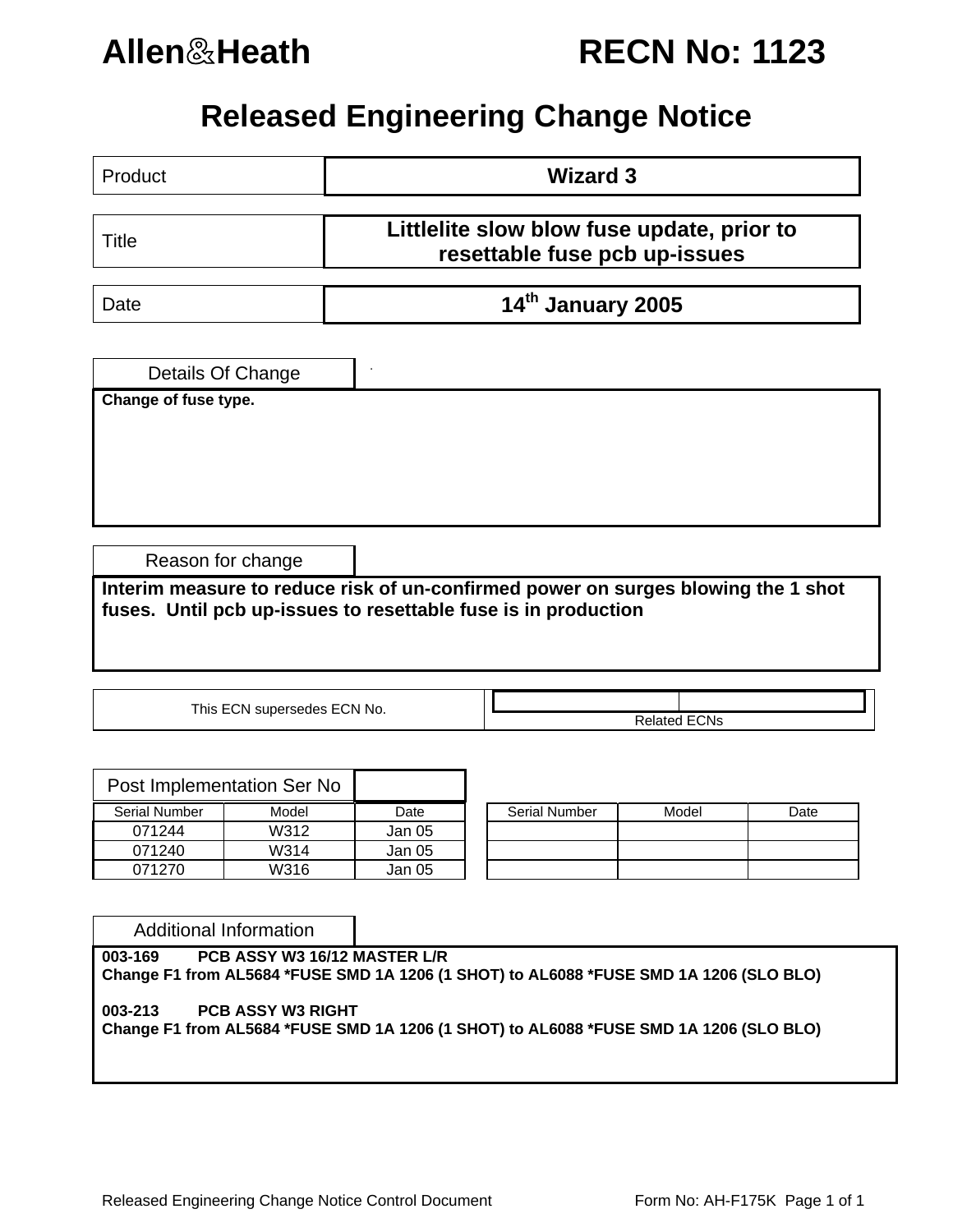| PAGE: | TITLE: Wizard3 1442 Right pcb                                 |  |
|-------|---------------------------------------------------------------|--|
|       | DRG No: $\,$ C5398 $\,$<br>ISSUE: 2.3 SHEET: 0 OF 3<br>G<br>н |  |

a

b

c

d

e

| <b>ALLEN&amp;HEATH</b>                 | ISSUE BY |                           | DATE                     | I CHK<br><b>RY</b> |                        |  |  |          |                         |               |                                |  |
|----------------------------------------|----------|---------------------------|--------------------------|--------------------|------------------------|--|--|----------|-------------------------|---------------|--------------------------------|--|
| Kernick Industrial Estate,             |          | MG<br>I AAT               | $09-07-03$<br>$17-11-03$ |                    |                        |  |  |          |                         | <b>TITLE</b>  | Wizard3 1442 Right pcb         |  |
| Penryn, Cornwall,<br>England. TR10 9LU |          | l MG<br>2.1   AAT         | $3 - 2 - 04$<br>23-08-04 |                    | ECN-1065 (R144 & R147) |  |  |          |                         | PAGE:         |                                |  |
| Tel: +44 (0)8707 556250                |          | 2.2   MG  <br>2.3 $ $ AAT | 10-9-04<br>14-01-05      |                    |                        |  |  |          |                         | DRG No: C5398 | ISSUE: $2.3$ SHEET: $0$ of $3$ |  |
| Fax: +44 (0)8707 556251                |          |                           |                          |                    | FILE: C5398 2.3.Sch    |  |  | PRINTED: | 10:31:06<br>14-Jan-2005 |               |                                |  |
|                                        |          |                           |                          |                    |                        |  |  |          |                         |               |                                |  |

| BO1                                      | <b>BO6</b>                               | <b>BO1 1</b>                          | <b>BO6</b> 1                          | <b>BO1 2</b>                   | BO6 2                                 |
|------------------------------------------|------------------------------------------|---------------------------------------|---------------------------------------|--------------------------------|---------------------------------------|
| <b>PCB BREAKOUT S</b>                    | <b>PCB BREAKOUT S</b>                    | <b>PCB BREAKOUT S</b>                 | <b>PCB BREAKOUT S</b>                 | <b>PCB BREAKOUT S</b>          | <b>PCB BREAKOUT S</b>                 |
| BO <sub>2</sub>                          | BO <sub>7</sub>                          | <b>BO2</b> 1                          | <b>BO7</b> 1                          | BO <sub>2</sub> 2              | BO7 2                                 |
|                                          | –∟                                       |                                       |                                       |                                |                                       |
| <b>PCB BREAKOUT S</b><br>BO <sub>3</sub> | <b>PCB BREAKOUT S</b><br>BO <sub>8</sub> | <b>PCB BREAKOUT S</b><br><b>BO3</b> 1 | <b>PCB BREAKOUT S</b><br><b>BO8 1</b> | <b>PCB BREAKOUT S</b><br>BO3 2 | <b>PCB BREAKOUT S</b><br><b>BO8 2</b> |
| ⊣                                        | -                                        |                                       |                                       |                                |                                       |
| <b>PCB BREAKOUT S</b>                    | <b>PCB BREAKOUT S</b>                    | <b>PCB BREAKOUT S</b>                 | <b>PCB BREAKOUT S</b>                 | <b>PCB BREAKOUT S</b>          | <b>PCB BREAKOUT S</b>                 |
| <b>BO4</b>                               | BO <sub>9</sub><br>-                     | BO4 1                                 | BO9 1                                 | BO4 2                          | BO <sub>9</sub> 2                     |
| <b>PCB BREAKOUT S</b>                    | <b>PCB BREAKOUT S</b>                    | <b>PCB BREAKOUT S</b>                 | <b>PCB BREAKOUT S</b>                 | <b>PCB BREAKOUT S</b>          | <b>PCB BREAKOUT S</b>                 |
| BO <sub>5</sub>                          |                                          | <b>BO5</b> 1                          |                                       | <b>BO5 2</b>                   |                                       |
| ⊣<br><b>PCB BREAKOUT S</b>               |                                          | <b>PCB BREAKOUT S</b>                 |                                       | <b>PCB BREAKOUT S</b>          |                                       |
|                                          |                                          |                                       |                                       |                                |                                       |
|                                          |                                          |                                       |                                       |                                |                                       |

FIDP1 FIDUCIAL FIDP2 FIDUCIAL ATE1 HOLE-ATE ATE2 HOLE-ATE

C5398\_3P1 C5398\_2.3P1.Sch

C5398\_2.3P2 C5398\_2.3P2.Sch

C5398\_2.3P3 C5398\_2.3P3.Sch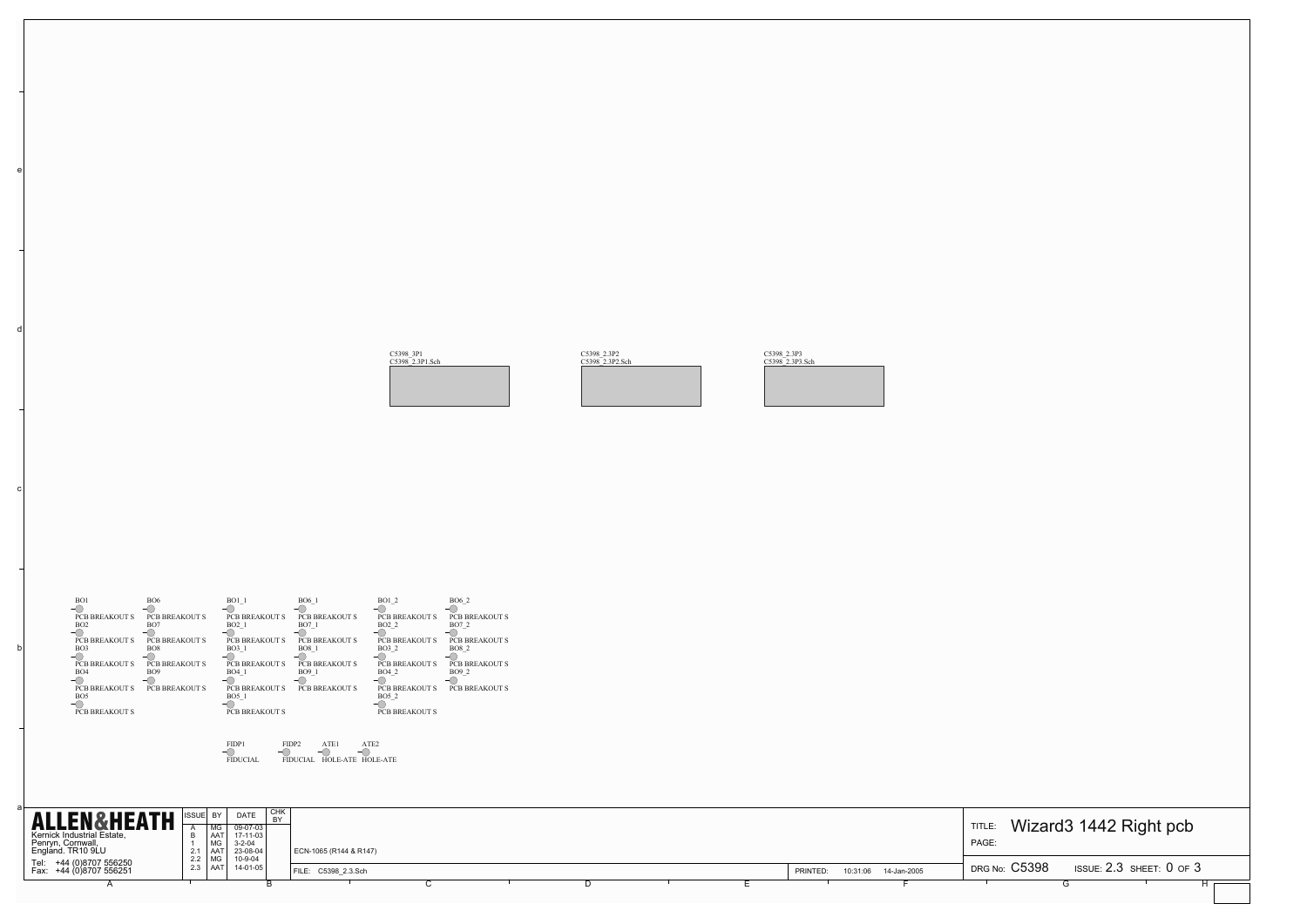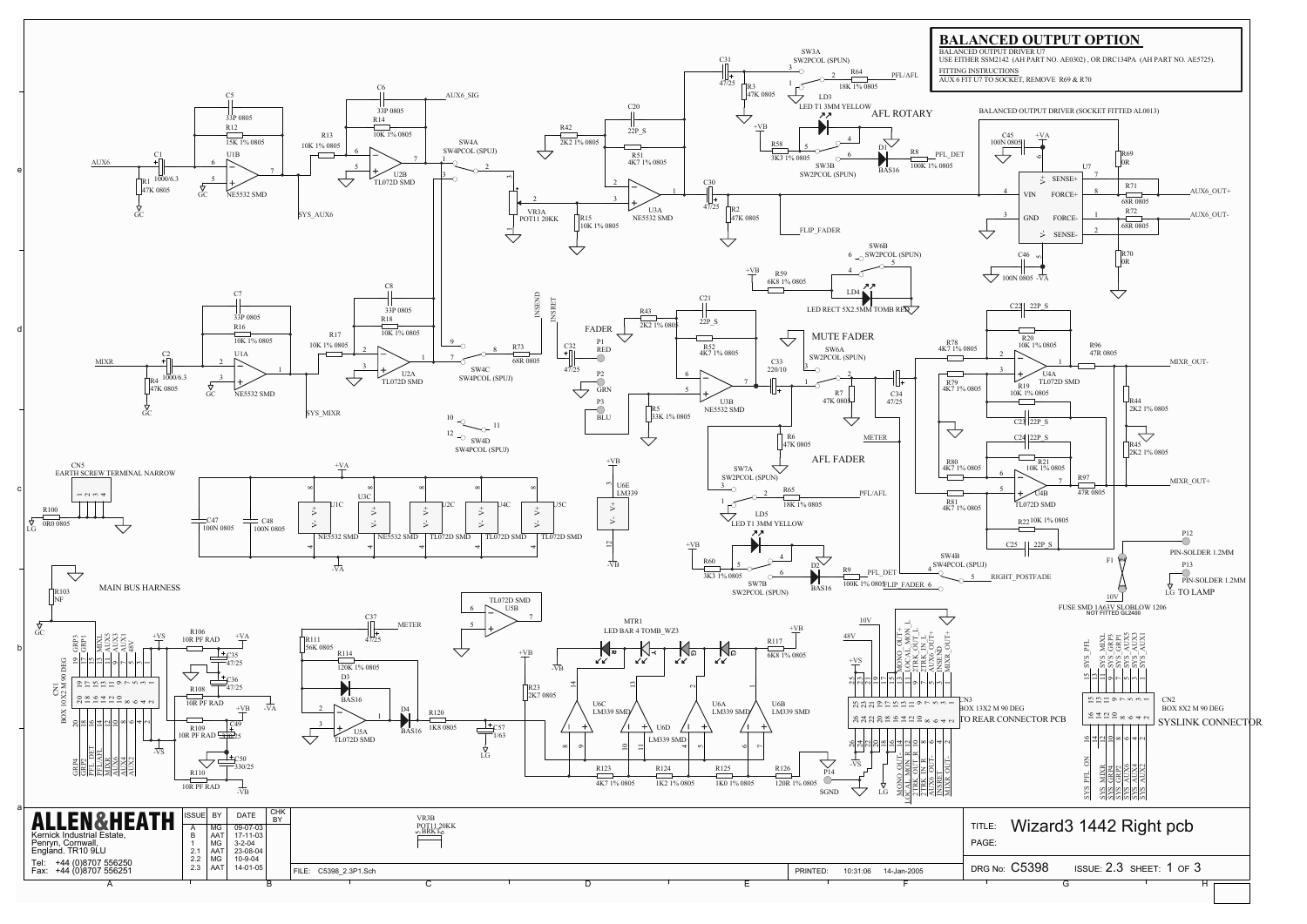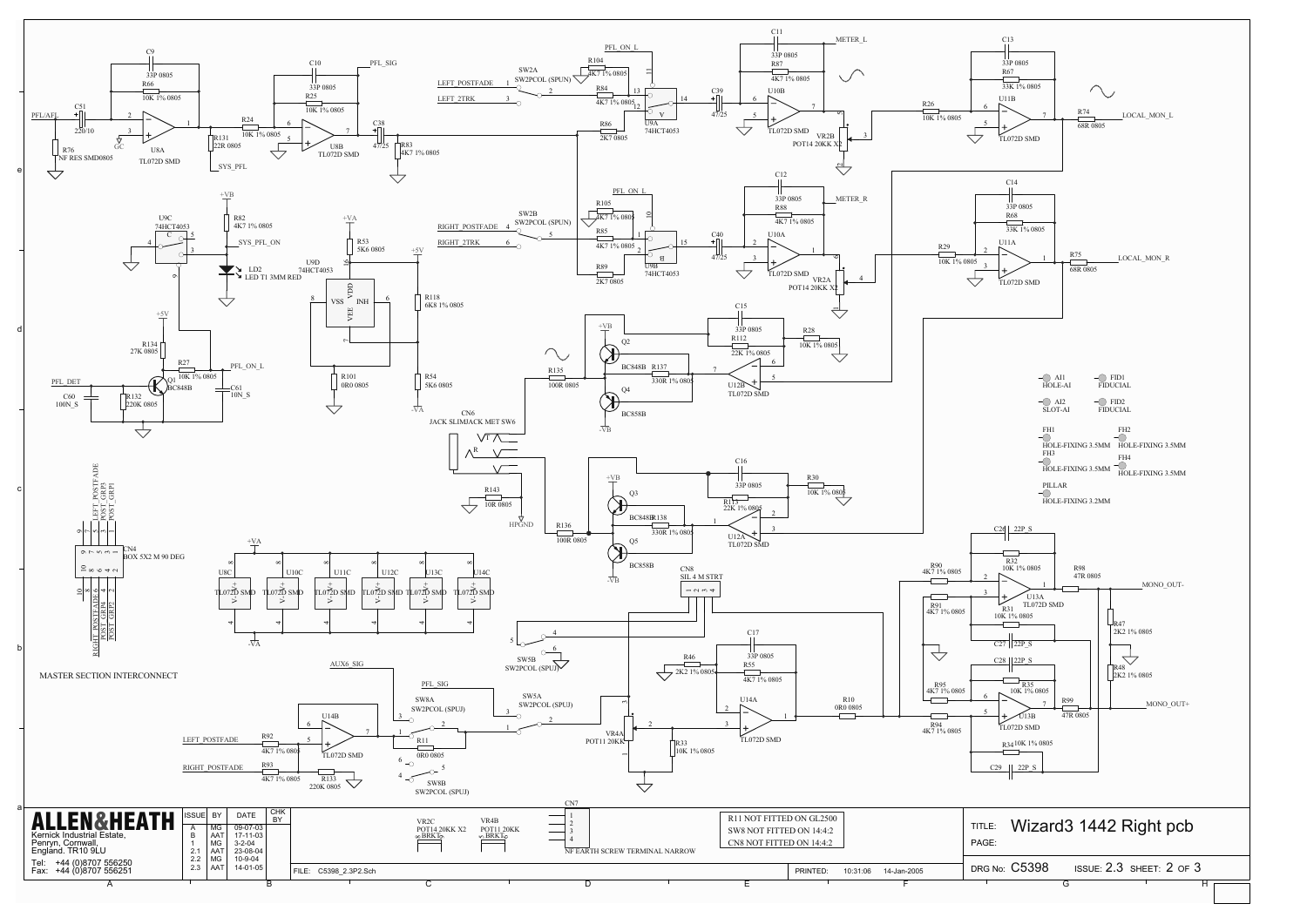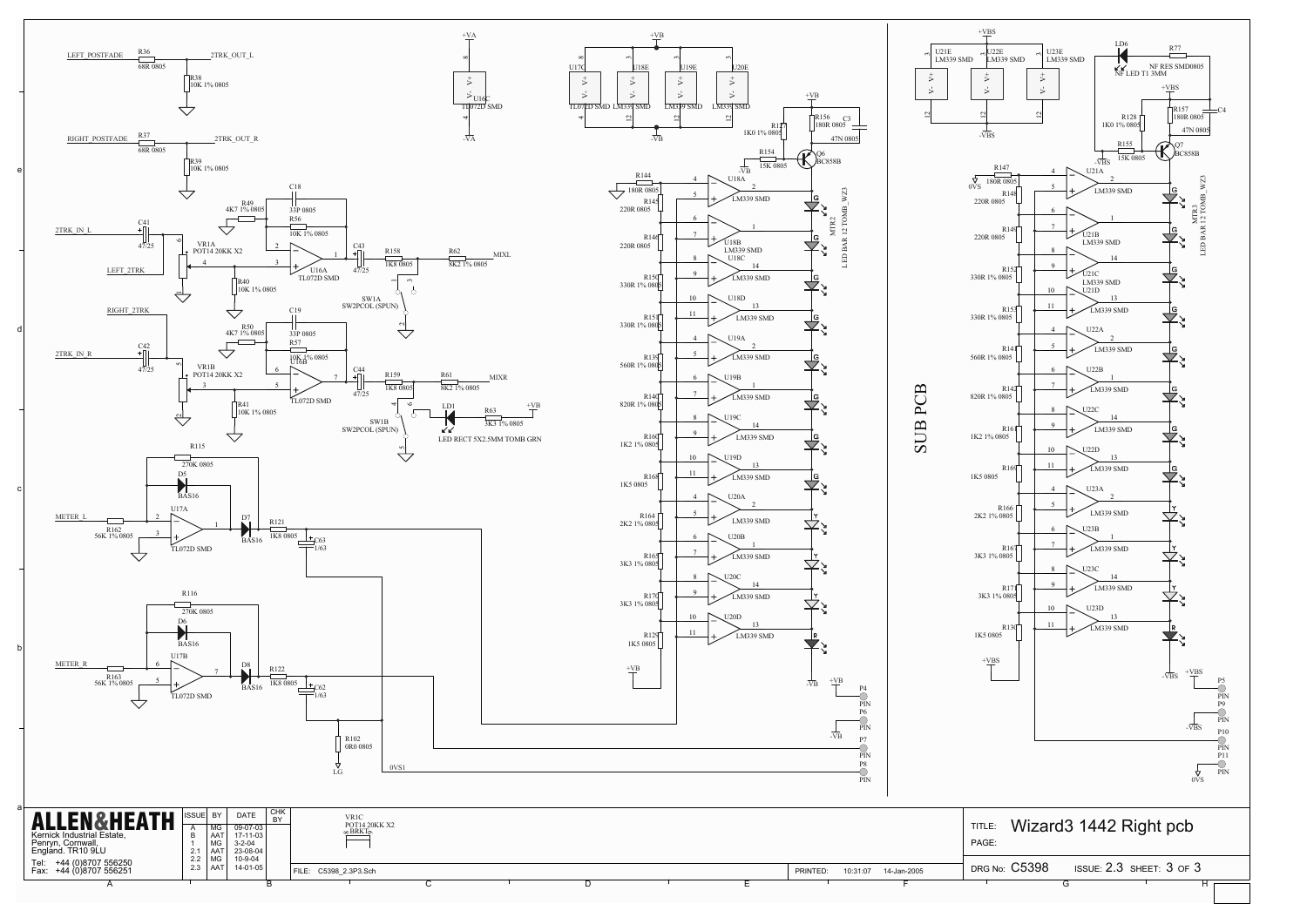|                                                                                                                                                                                                                      |                                                           | PCB BREAKOUT S LONG<br>BO7<br>-<br>PCB BREAKOUT S LONG                                                                                                                      |
|----------------------------------------------------------------------------------------------------------------------------------------------------------------------------------------------------------------------|-----------------------------------------------------------|-----------------------------------------------------------------------------------------------------------------------------------------------------------------------------|
|                                                                                                                                                                                                                      |                                                           | $\overline{\bigcirc}^{\text{FIDP1}}$<br>$\bigodot^{\text{ATE1}}$<br>$\bigodot^{\text{ATE2}}$<br>$\bigcirc$ ATE3<br>-U<br>P<br><b>FIDUCIAL</b><br>HOLE-ATE HOLE-ATE HOLE-ATE |
| СНК<br>ISSUE BY DATE<br><b>ALLEN&amp;HEATH</b><br><b>BY</b><br>29-05-03<br>Kernick Industrial Estate,<br>$\overline{B}$<br>AAT 15-10-03<br>15-10-03 XXX<br>Penryn, Cornwall,<br>England. TR10 9LU<br>KV<br>2.1 $AAT$ | 23-08-04   XXX   ECN-1065 (R132 & R137)                   | <b>WIZARD 3 16:2 MASTER</b><br>TITLE:<br>PAGE:                                                                                                                              |
| $\begin{array}{c c} 3 & \text{MG} \\ 3.1 & \text{AAT} \end{array}$<br>15-09-04<br>Tel: +44 (0)8707 556250<br>Fax: +44 (0)8707 556251<br>14-01-05                                                                     | FILE: C5393 3.1.Sch<br>10:21:52   14-Jan-2005<br>PRINTED: | DRG No: 5393<br>ISSUE: $3.1$ SHEET: $0$ of $0$                                                                                                                              |
|                                                                                                                                                                                                                      |                                                           | ι-۱                                                                                                                                                                         |

b

c

d

e

| BO1                                                                                                         | BO <sub>4</sub>                                                                                                   |
|-------------------------------------------------------------------------------------------------------------|-------------------------------------------------------------------------------------------------------------------|
| ()<br>PCB BREAKOUT S LONG<br>BO <sub>2</sub><br>◯<br>PCB BREAKOUT S LONG<br>BO <sub>3</sub><br>()           | PCB BREAKOUT S LONG<br>BO <sub>5</sub><br>()<br>PCB BREAKOUT S LONG<br><b>BO6</b>                                 |
| PCB BREAKOUT S LONG<br>BO7<br>()<br>PCB BREAKOUT S LONG<br>BO1 1<br>PCB BREAKOUT S LONG                     | ( )<br>PCB BREAKOUT S LONG<br>BO4 1<br>PCB BREAKOUT S LONG                                                        |
| BO <sub>2</sub> 1<br>PCB BREAKOUT S LONG<br>BO3 1<br>()<br>PCB BREAKOUT S LONG<br>BO7 1<br>( )              | BO5 1<br>()<br>PCB BREAKOUT S LONG<br><b>BO6</b> 1<br>()<br>PCB BREAKOUT S LONG                                   |
| PCB BREAKOUT S LONG<br><b>BO1 2</b><br>PCB BREAKOUT S LONG<br>BO <sub>2</sub> 2<br>⊖<br>PCB BREAKOUT S LONG | BO4 2<br>PCB BREAKOUT S LONG<br><b>BO5 2</b><br>()                                                                |
| BO3 2<br>PCB BREAKOUT S LONG<br>BO7 2<br>PCB BREAKOUT S LONG                                                | PCB BREAKOUT S LONG<br>BO6_2<br>$\left(\begin{array}{c}\right)$<br>PCB BREAKOUT S LONG                            |
| $\overline{\phantom{0}}$                                                                                    | ATE1 ATE2 ATE3 FIDP1 FIDP2<br>$\overline{\bigcirc}$<br>$\bigcirc$<br>HOLE-ATE HOLE-ATE HOLE-ATE FIDUCIAL FIDUCIAL |
| PAGE:                                                                                                       | TITLE: WIZARD 3 16:2 MASTER LR PCB                                                                                |
| DRG No: $5393$ ISSUE: $3.1$ SHEET: $0$ of $0$<br>$\overline{\phantom{0}}$<br>G                              | H                                                                                                                 |

C5393\_3.1P1 C5393\_3.1P1.Sch

C5393\_3.1P2 C5393\_3.1P2.Sch

| C5393 3.1P3 | C5393 3.1P3.Sch |  |  |
|-------------|-----------------|--|--|
|             |                 |  |  |
|             |                 |  |  |
|             |                 |  |  |

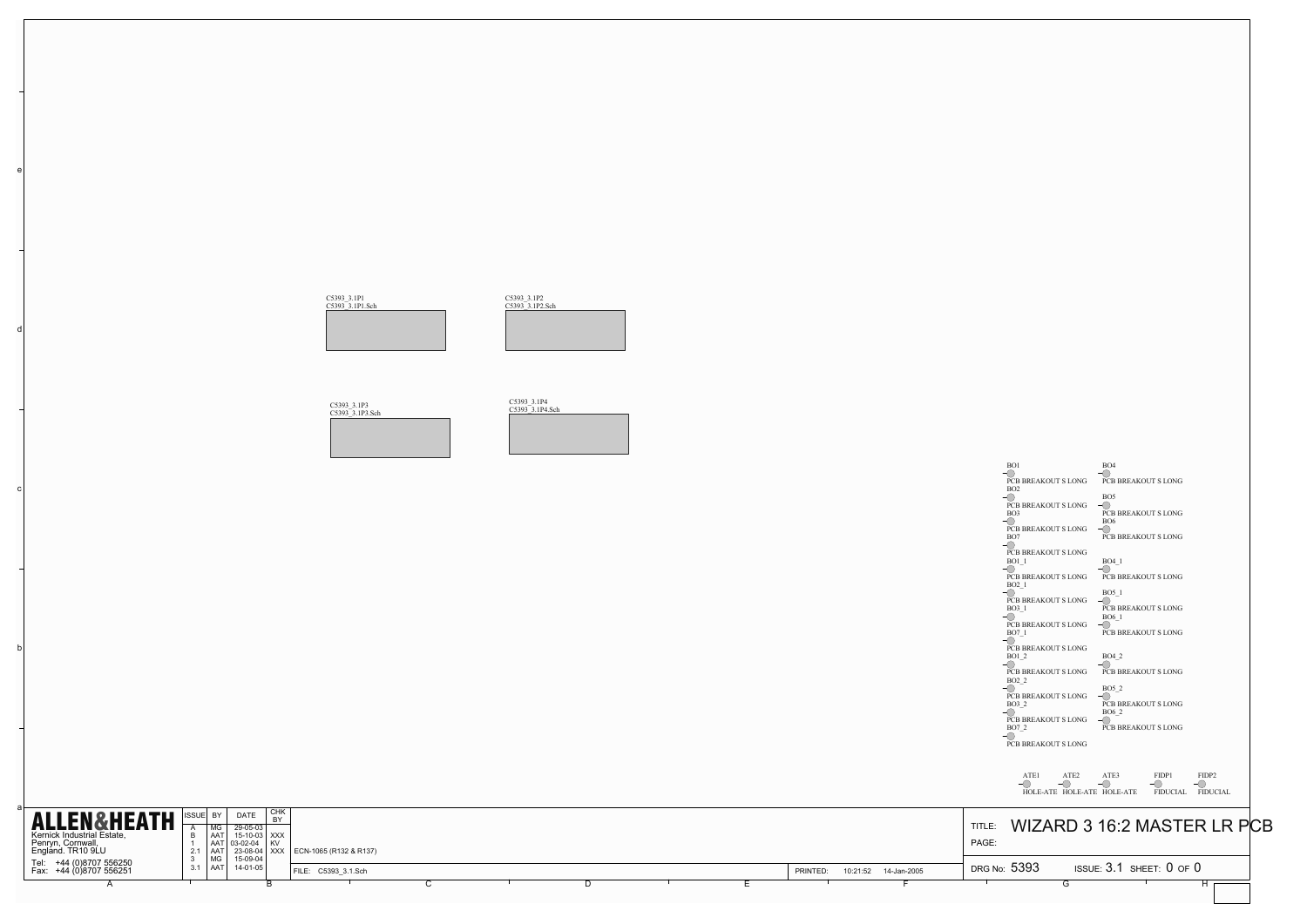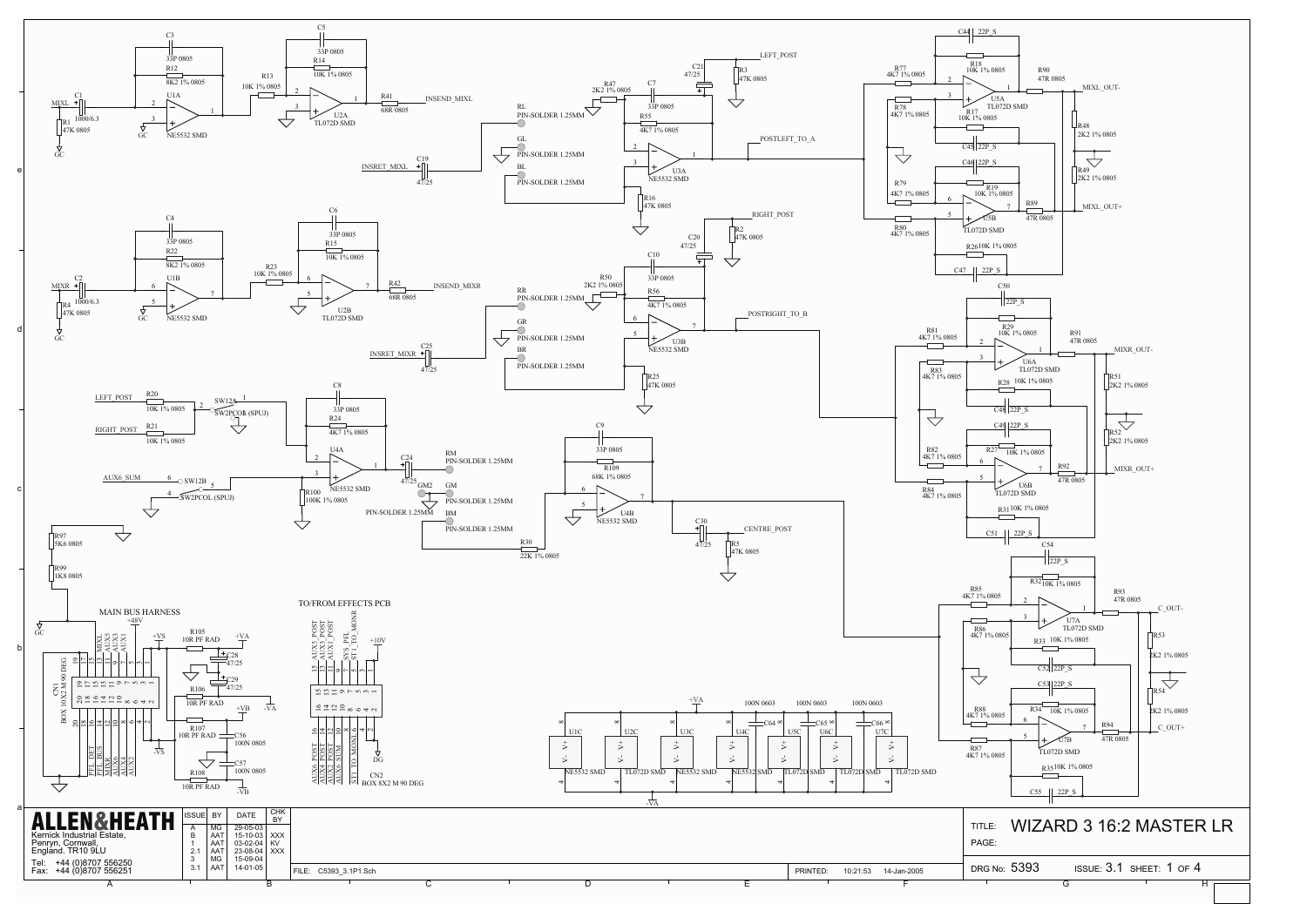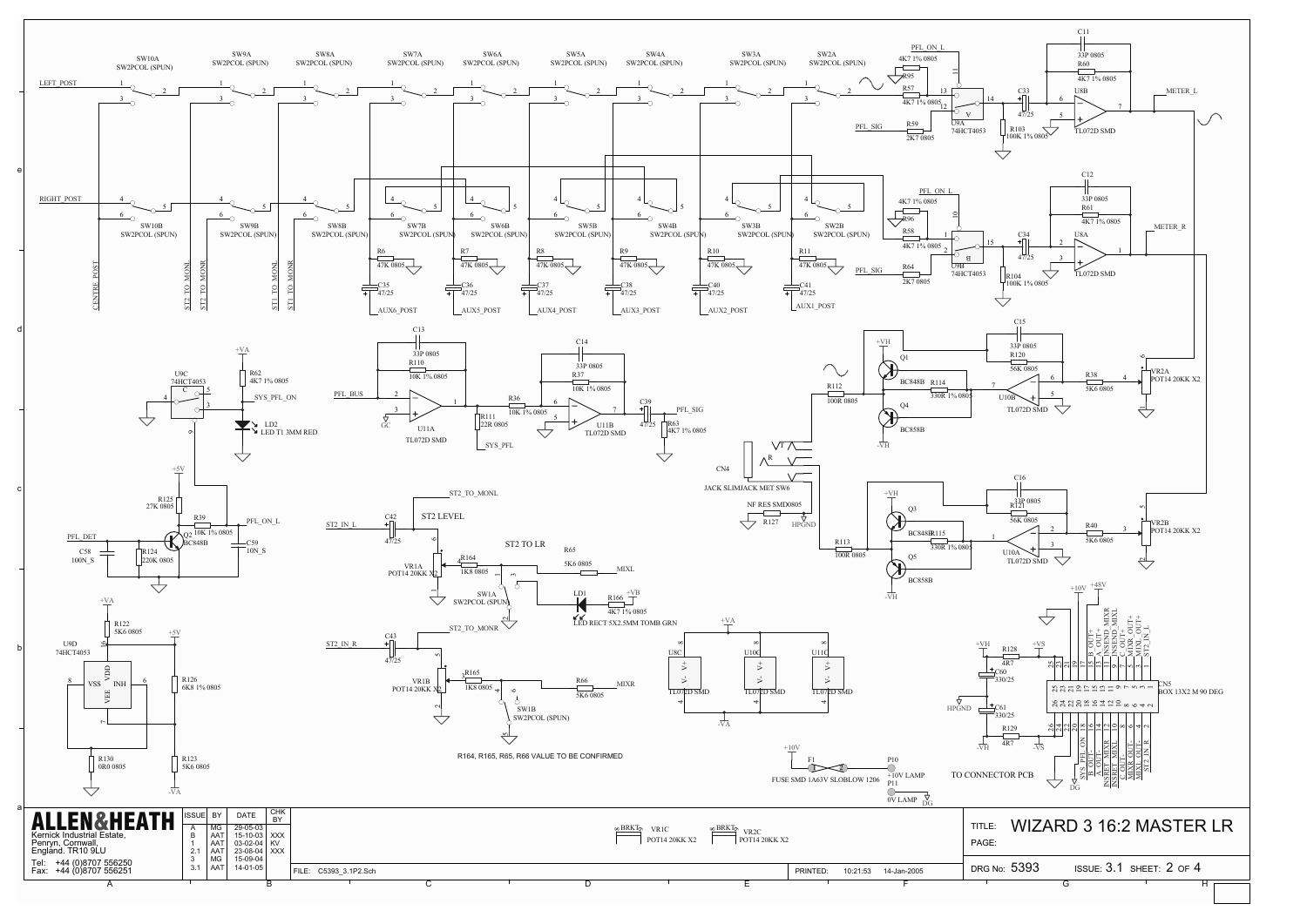